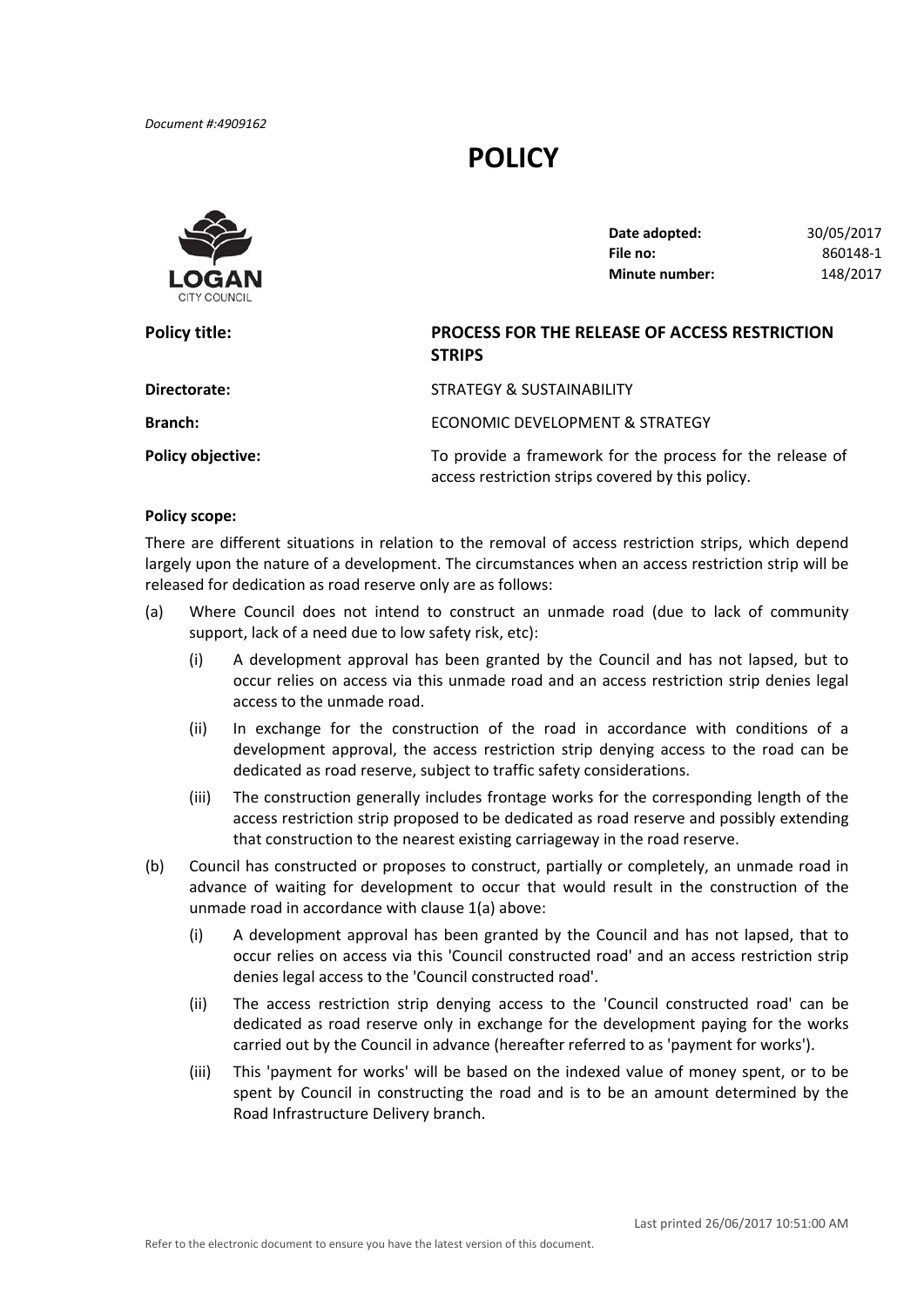- (iv) Where the road is only partially constructed (ie built in stages), the estimate is based on taking into account not only those allotments fronting onto the un‐constructed portion of the road, but also those allotments fronting onto the constructed portion of the road where an access restriction strip still remains.
- (v) The 'payment for works' will in no way influence the scheduling of work proposed to be carried out by Council in delivering a 'Council constructed road'.
- (vi) In determining the 'payment for works', the Road Infrastructure Delivery branch will confirm the cost of construction for the 'Council constructed road' and the amount payable by each landowner that may want to request the dedication of their corresponding portion of an access restriction strip to road reserve.
- (vii) The formula is as follows:

Total construction cost/total road frontage (to give a cost per metre) which is distributed to each individual property based on the frontage (metres) of this property to the 'Council constructed road'.

- (c) A previous development or the State Government has fully constructed what was previously an unmade road (hereafter referred to as a 'developer constructed road') that is directly adjacent to part, or all, of an access restriction strip:
	- (i) The access restriction strip in place previously to deny access to what is now a 'developer constructed road' is now, subject to traffic safety considerations, redundant by the construction of the road adjacent to it.
	- (ii) Subject to written confirmation by the Council's traffic engineers that traffic safety would not be compromised with the removal of the access restriction strip, the access restriction strip can be dedicated as road reserve with no payment to the Council required.
	- (iii) The cost of preparing the necessary documentation for this to proceed will however be at the full cost of the person requesting the dedication of the access restriction strip.
	- (iv) When done in conjunction with a development approval, the dedication can be done concurrently with that development approval, but in accordance with any requirements of that development approval.

## **Policy statement:**

- 1. The following process is to be adhered to, for the removal of access restriction strips at the development application stage:
	- (a) For general information purposes the property system will identify properties which have an access restriction strip adjoining them. The Digital Cadastre Database will however remain the governing data source as to the existence of an access restriction strip.
	- (b) The Development Assessment branch is to refer the application to the Road Infrastructure Planning and Road Infrastructure Delivery branches for it to determine which category the access restriction strip is in, ie either clause  $1(a)$ ,  $1(b)$  or  $1(c)$  as detailed in the 'policy scope' above, or other which is not covered by this policy. That determination is then to be referred back to the Development Assessment branch for it to notify the applicant of the category and process to be followed to arrange for the release of the access restriction strip, when either;
		- (i) a development application is received which shows that a property has an access restriction strip across the frontage of the property; or